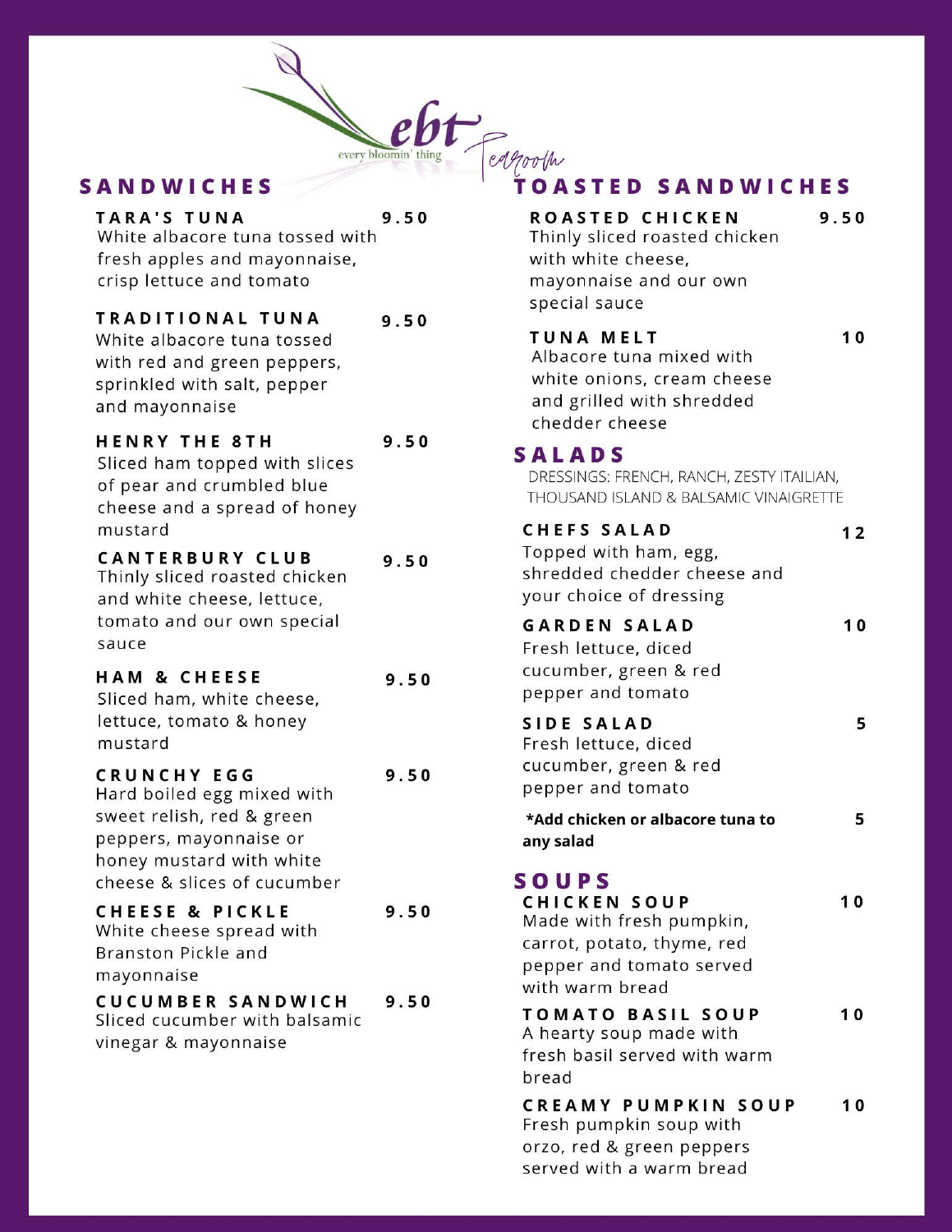

#### QUICHE

| SERVED WITH MINI SALAD &<br>YOUR CHOICE OF DRESSING                         |      |
|-----------------------------------------------------------------------------|------|
| <b>SPINACH</b><br>Spinach with a mix of mild<br>chedder and american cheese | 13   |
| <b>LORRAINE</b><br>Ham with a mix of mild<br>chedder & american cheese      | 13   |
| QUICHE                                                                      | 10   |
| <b>BEVERAGES</b>                                                            |      |
| FRESH BREWED TEA                                                            | 5    |
| <b>ICED TEA</b>                                                             | 5    |
| <b>HOT CHOCOLATE</b>                                                        | 5    |
| COFFEE                                                                      | 5    |
| <b>APPLE JUICE</b>                                                          | 4    |
| <b>FRUIT PUNCH</b>                                                          | 4    |
| SODA                                                                        | 2.50 |
| <b>BOTTLED WATER</b>                                                        | 2.50 |

| PLAIN OR RAISIN<br>Served with Devon Cream & jam                                                    |    |
|-----------------------------------------------------------------------------------------------------|----|
| Extra Devon Cream & Jam                                                                             |    |
| TRADITIONAL CREAM<br>TEA<br>Scone with Devon Cream &<br>jam served with your favorite<br>pot of tea | 11 |

# **FRESH JUICES**

| LEMONADE              | 6.50 |
|-----------------------|------|
| <b>CUCUMBER JUICE</b> | 6.50 |
| <b>CARROT JUICE</b>   | 6.50 |

Please note that an additional fee of \$3 will be added for any splitting of menu items.

Ring Bell for Service. Gratuities not included.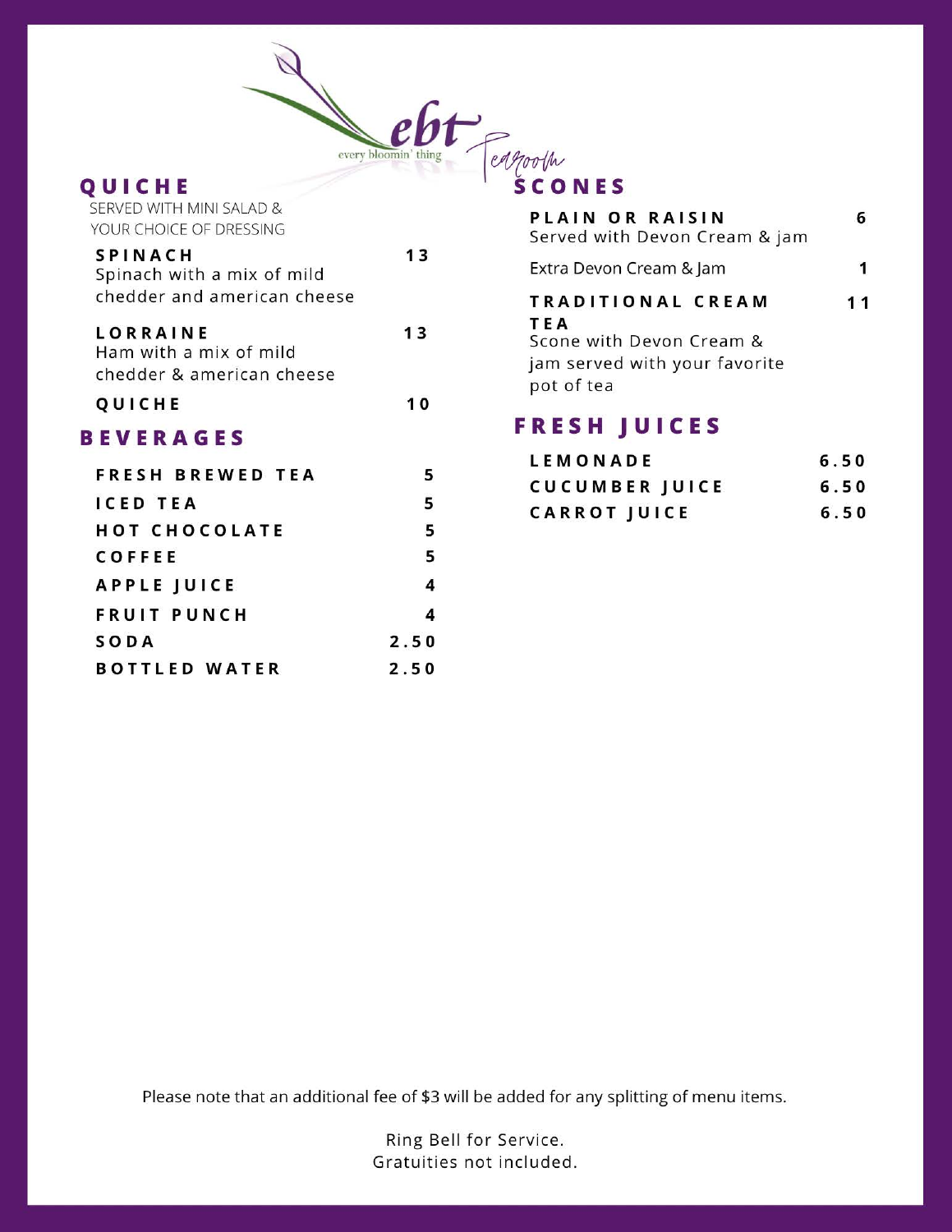

# **T E A**

#### **B E R R Y B E R R Y**

Full flavored with deep berry notes. A terrific herbal tea.

#### **A L M O N D**

Lovely hints of nutty character tempered with classic almond sweetness.

#### **A P R I C O T**

Stirs memories of sweet ripe apricots with an amazing aroma, add a dash of sugar to enhance the flavor.

#### **M A N G O M I S T**

Fresh piquant mango character with memories of happy days in the sun.

#### **Y U M M Y B E R R Y**

Wild berry, current and fruity, tending sweet and tart. (Kids Tea)

#### **L A P S A N G S O U C H O N G**

A superior leaf, offers a crisp charcter with the remarkable and heady aroma of an oak fire.

#### **E N G L I S H B R E A K F A S T**

A perfect tea with good body and full tea flavor notes. Coppery bright especially enticing with milk

#### **E A R L G R E Y**

Fine black tea expertly blended with the citrus fruit flavor of begamot, to deliver an uplifting tea with a unique floral aroma and refreshing taste.

# **L U L L A B Y T E A**

Delicious Lemon notes with hints of dried restful herbs.

#### **B U C K I N G H A M P A L A C E G A R D E N P A R T Y**

Flavored with medium body. Delicate Earl Grey and Jasmine notesa: bright with golden coppery color. Perfect for afternoon setting.

**R O Y A L B E N G A L T I G E R** Hints of cinnamon, passion fruit and mango result in a deliciously mild spice and

# **I R I S H B R E A K F A S T**

fruit tea.

Full flavored, complex and pungent Indian teas, with hints of malt and citrus: floral and sweetly dry flavors.

**B L U E B E R R Y G R E E N** Very aromatic. The blueberry flavor literally fills the cup.

#### **B L U E S P R I N G O O L O N G**

An imperial favorite. Hand selected Ti Kuan Oolong layers notes of orchid, baking bread and faint wine

#### **W E L L N E S S E N E R G Y**

Robust and energizing. Yerba mate notes are tempered with refreshing lemon and a lovely spearmint finish.

**G R E E N T E A C H A I** Superb green tea blended with fresh Asian spices for real green tea chai! Delicious, especially with milk and sugar.

#### **O R G A N I C G I N G E R R E G E N E R A T E**

Green tea and ginger pressed together to regenerate and recharge. Ginger, known for restorative properties offers a bit of a bite.